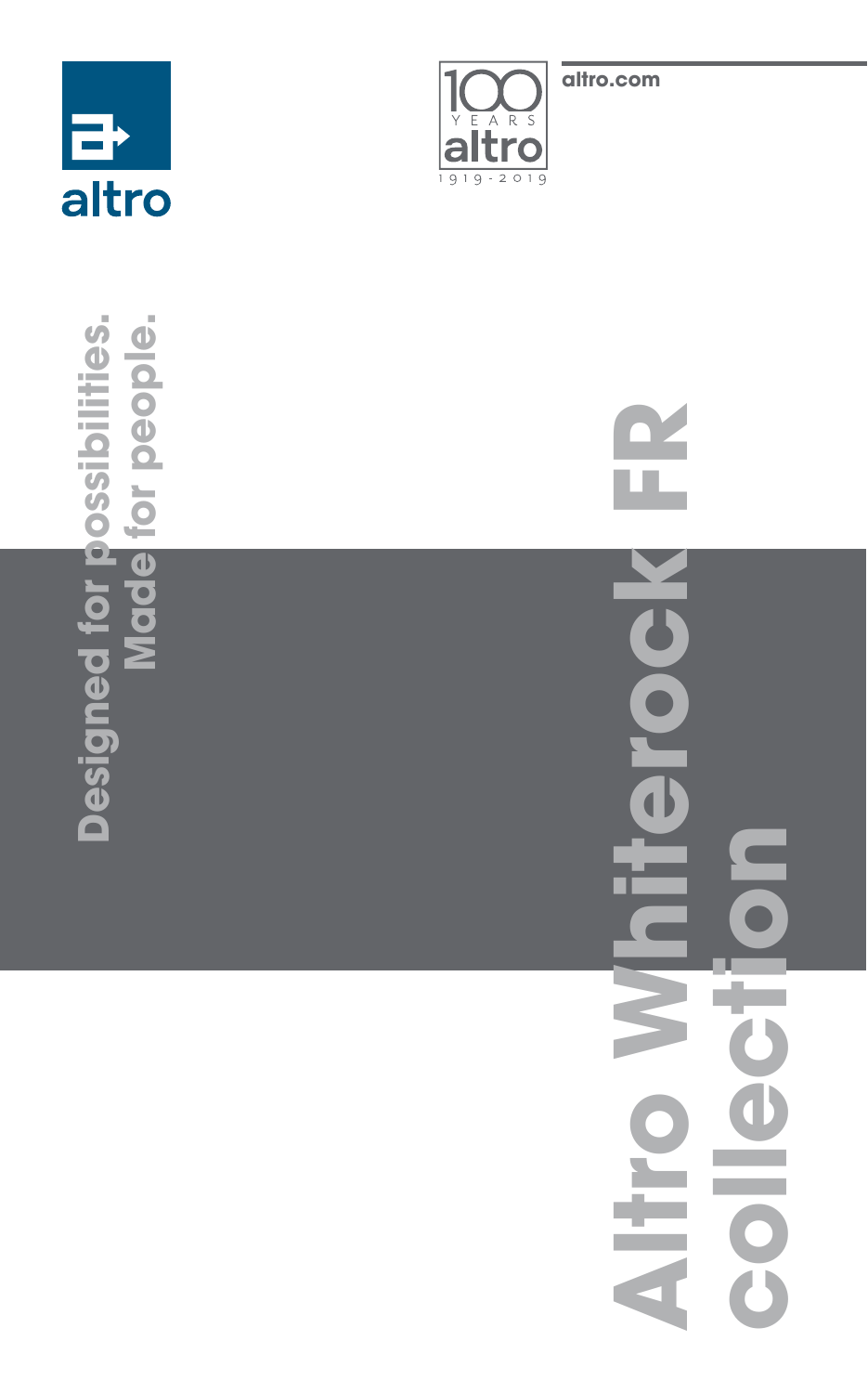

## **Altro Whiterock White™ FR**

**White** 2.5m W3FR 3.0m W4FR LRV 89

## **Altro Whiterock Satins™ FR**

| Allie Willie De Neuillie Tix               |              |  |                                          |              |  |  |
|--------------------------------------------|--------------|--|------------------------------------------|--------------|--|--|
|                                            |              |  |                                          |              |  |  |
| Snowdrift<br>2.5m W6FR/44<br><b>LRV 80</b> | 3.0m W7FR/44 |  | Cream<br>2.5m W6FR/41<br><b>LRV 83</b>   | 3.0m W7FR/41 |  |  |
|                                            |              |  |                                          |              |  |  |
| Sapling<br>2.5m W6FR/43<br><b>LRV 81</b>   | 3.0m W7FR/43 |  | Jasmine<br>2.5m W6FR/53<br><b>LRV 71</b> | 3.0m W7FR/53 |  |  |

Light Reflectance Values measured in accordance with BS8493:2008. Exact material match with samples cannot be guaranteed. All information is correct at the time of print and is subject to change without prior notice.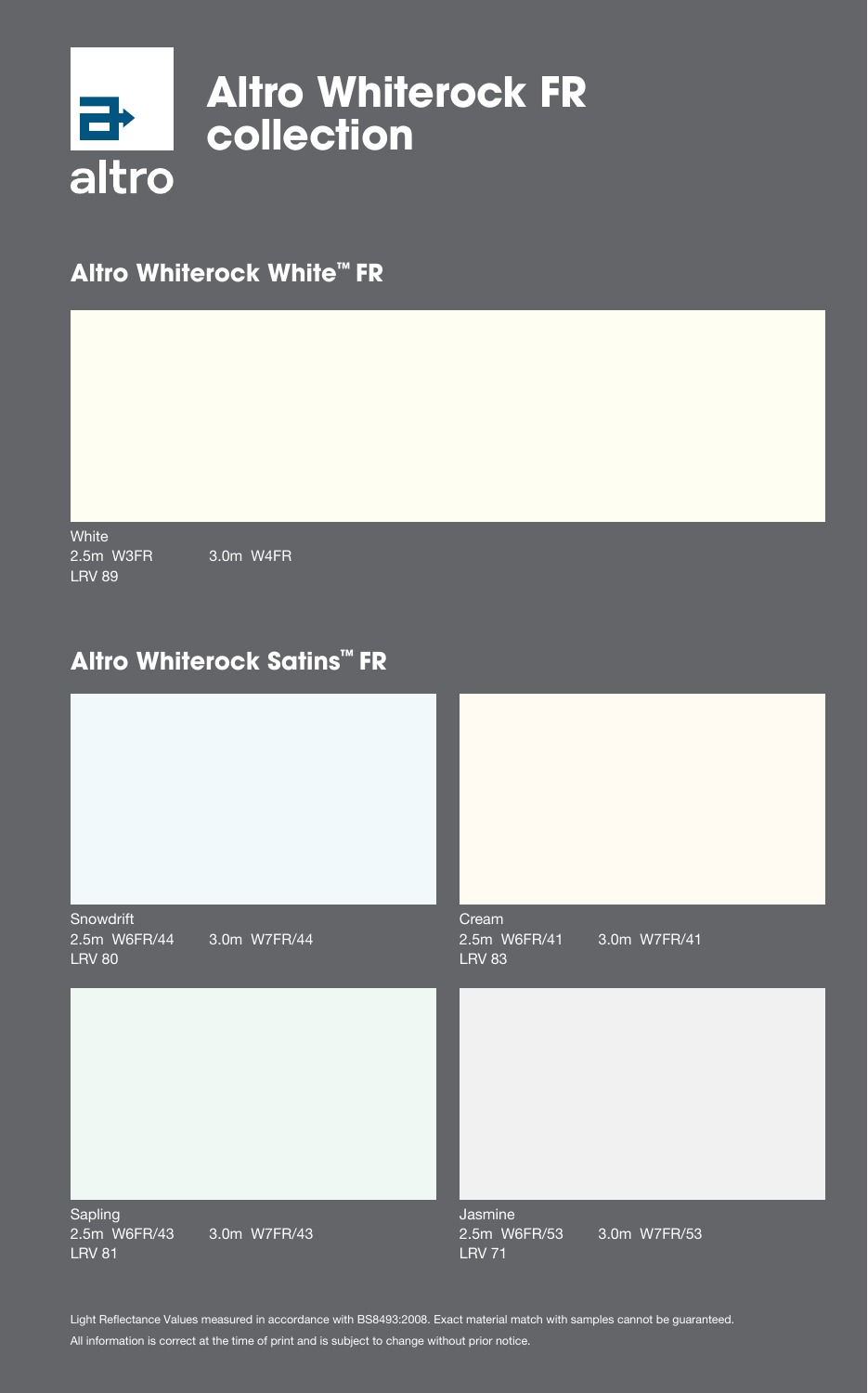